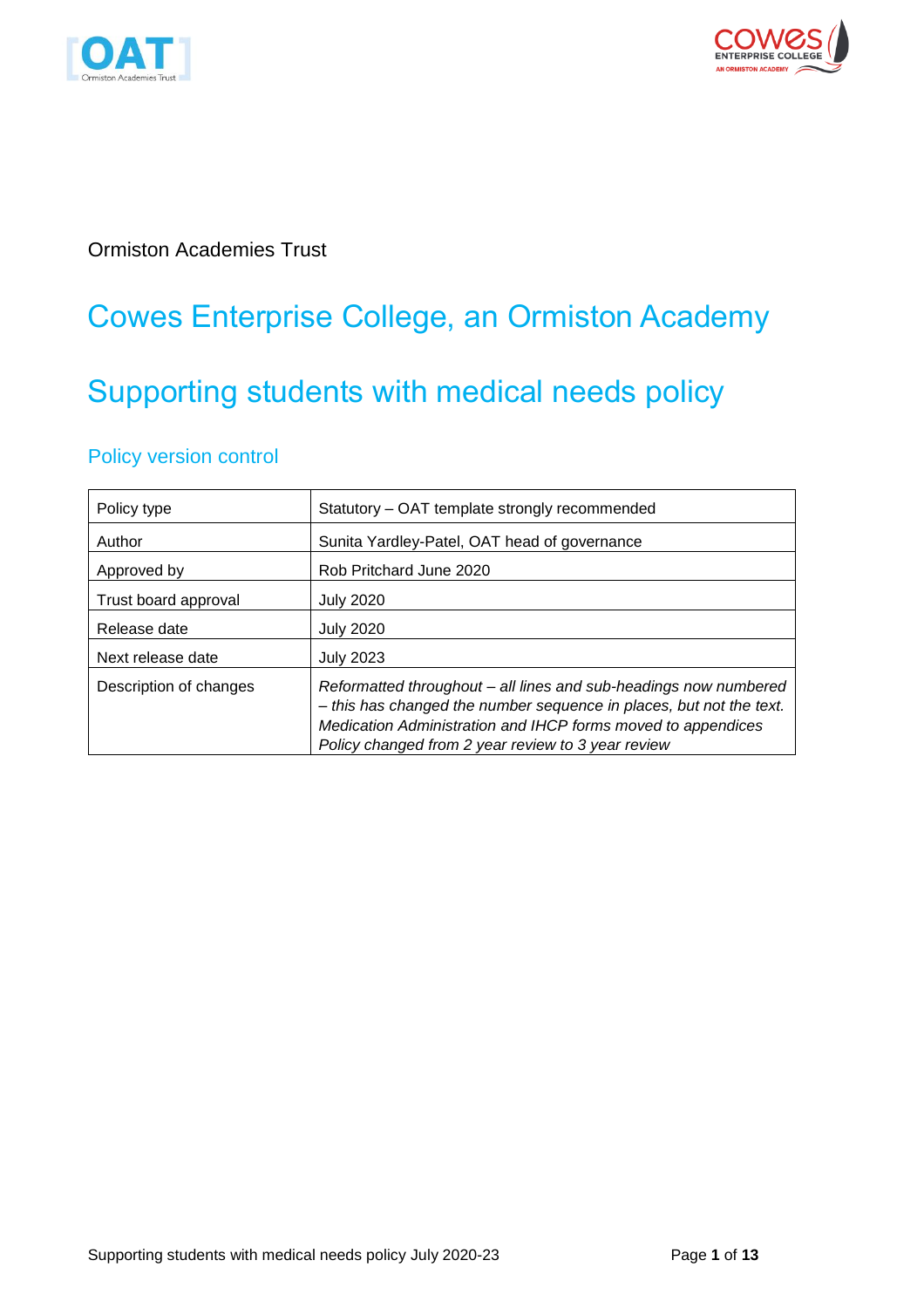



## **Contents**

| 1.1.  |             |  |  |
|-------|-------------|--|--|
| 1.2.  |             |  |  |
| 1.3.  |             |  |  |
|       |             |  |  |
| 2.1.  |             |  |  |
|       |             |  |  |
| 3.5.  |             |  |  |
| 3.6.  |             |  |  |
| 3.7.  |             |  |  |
| 3.8.  |             |  |  |
| 3.9.  |             |  |  |
| 3.10. |             |  |  |
|       |             |  |  |
| 4.1.  |             |  |  |
| 4.2.  |             |  |  |
| 4.3.  |             |  |  |
| 4.4.  |             |  |  |
| 4.5.  |             |  |  |
| 4.6.  |             |  |  |
| 4.7.  |             |  |  |
| 4.8.  |             |  |  |
|       |             |  |  |
|       |             |  |  |
|       |             |  |  |
|       | Appendix 2. |  |  |
|       |             |  |  |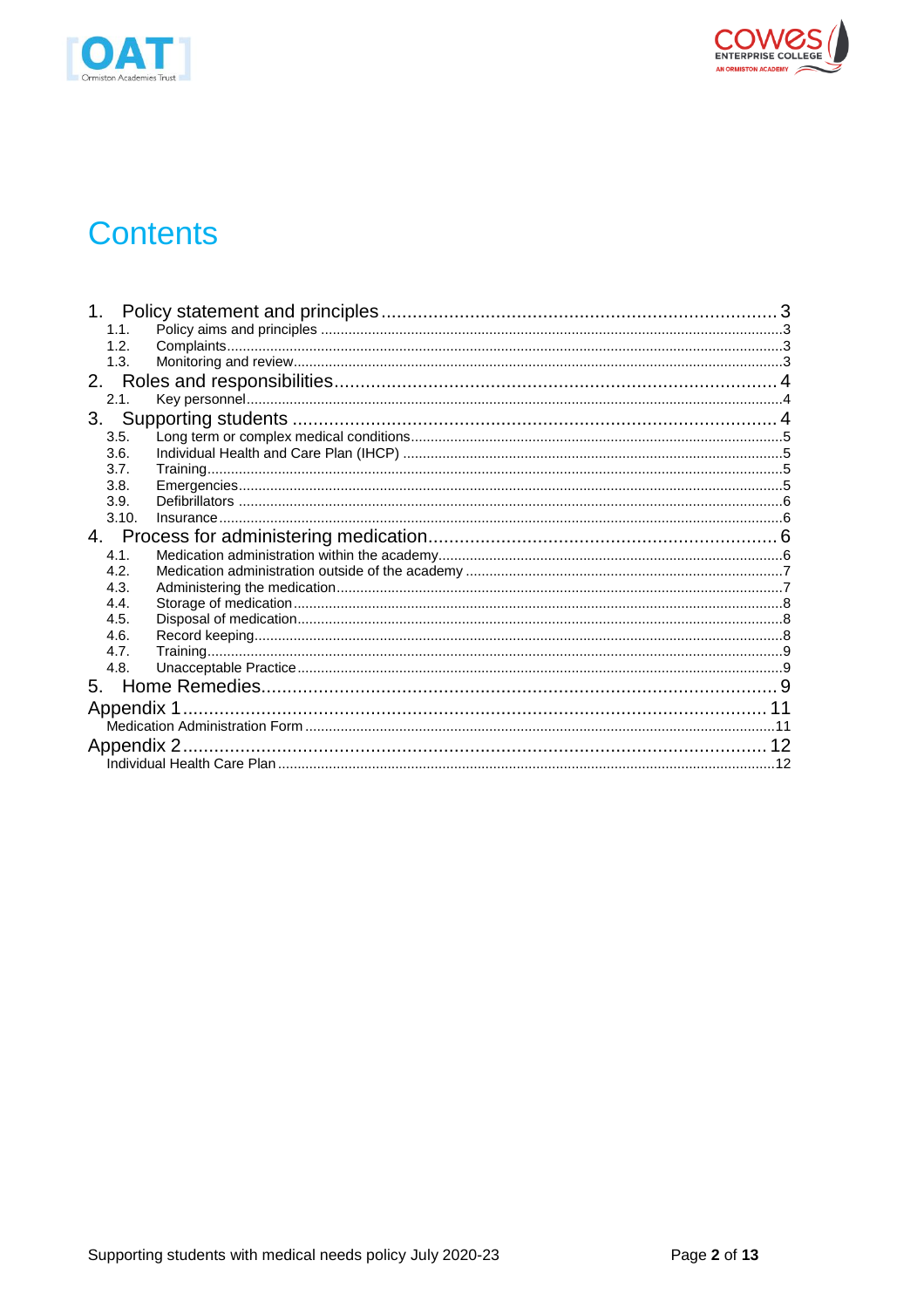



# <span id="page-2-0"></span>1. Policy statement and principles

### <span id="page-2-1"></span>1.1. Policy aims and principles

- 1.1.1. The academy wishes to ensure that students with medical conditions and specific medication needs receive appropriate care and support at the academy. We also aim to ensure that students with medical conditions are able to participate fully in all aspects of academy life.
- 1.1.2. The principal will accept responsibility in principle for members of the academy staff giving or supervising students taking prescribed medication during the academy day where those members of staff have volunteered to do so.
- 1.1.3. The academy will treat any medical information about a student as confidential and it will only be shared on a need to know basis to ensure that the student receives the most appropriate care and support during their time at the academy.

#### *Please note that parents should keep their children at home if acutely unwell or infectious.*

- 1.1.4. Key definitions used within this policy:
- 'Medication' is defined as any prescribed over the counter medicine
- 'Prescription medication' is defined as any drug or device prescribed by a doctor
- Home remedies' is defined to mean any medication that can be purchased over the counter in a pharmacy or herbal supplier that is designed to alleviate discomfort from illness.<sup>1</sup>
- 1.1.5. This policy is consistent with all other policies adopted by OAT / the academy and is written in line with current legislation and guidance.

### <span id="page-2-2"></span>1.2. Complaints

 $\overline{a}$ 

- 1.2.1. All complaints are dealt with under the OAT Complaints Policy.
- 1.2.2. Complaints should be made in writing and will follow the OAT complaint procedures and set timescales. The handling of complaints may be delegated to an appropriate person.

#### <span id="page-2-3"></span>1.3. Monitoring and review

- 1.3.1. This policy will be reviewed every three years or in the following circumstances:
- changes in legislation and / or government guidance
- as a result of any other significant change or event
- in the event that the policy is determined not to be effective
- 1.3.2. If there are urgent concerns these should be raised to the [insert responsible person] in the first instance for them to determine whether a review of the policy is required in advance of the review date.

<sup>1</sup> *Home remedies, also known as non-prescription or over the counter (OTC) medicines, are medications that can be obtained without a prescription and can be purchased either under the supervision of a pharmacist (P medicines) or on general sale through retailers such as garages and supermarkets (GSL medications). Medications are classified as OTC (P or GSL), based on their safety profiles. Any medication/remedies which a school allows on its premises must have reached UK safety standards.*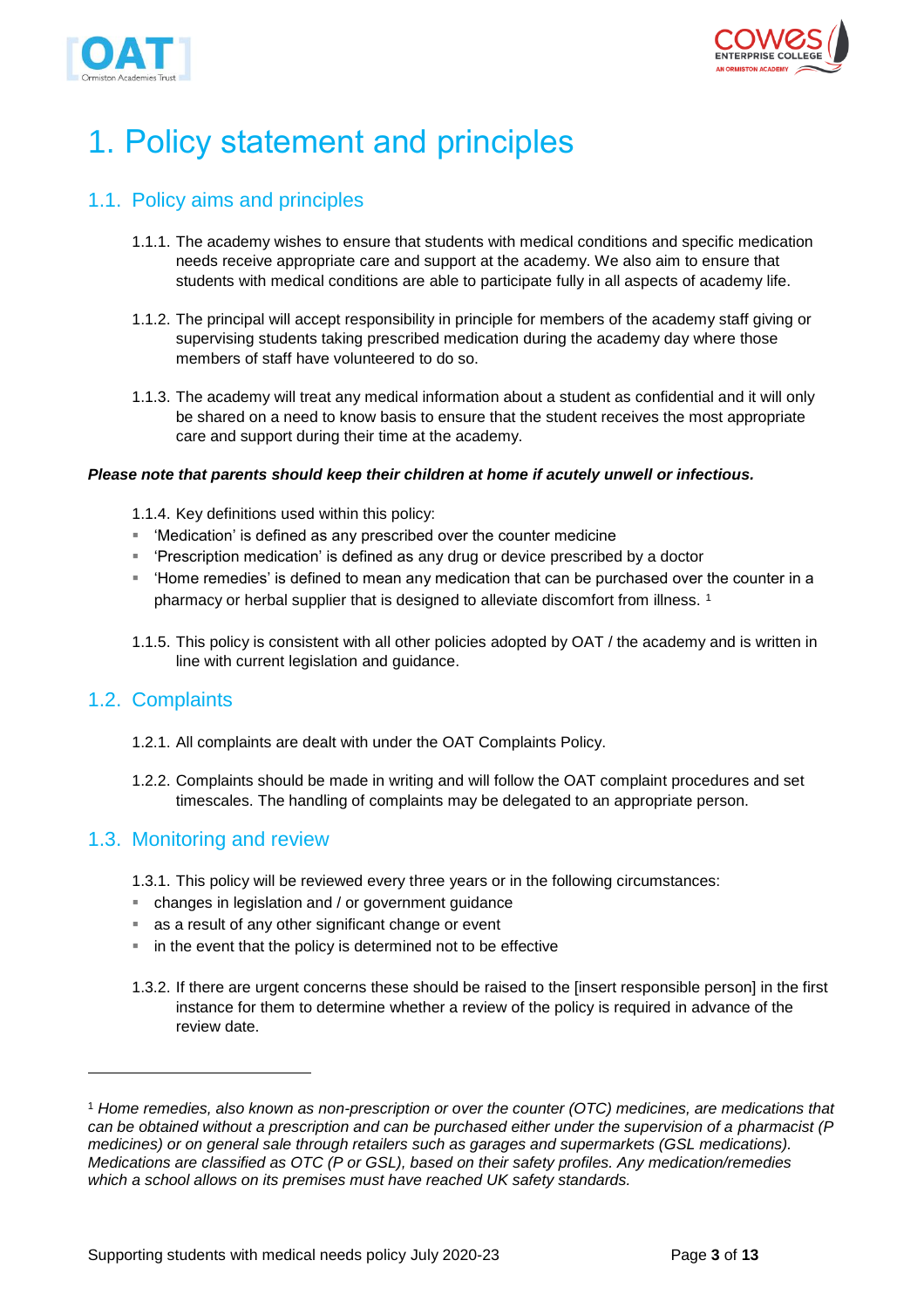



# <span id="page-3-0"></span>2. Roles and responsibilities

### <span id="page-3-1"></span>2.1. Key personnel

|                        |           | Principal, Rachel Kitley         |
|------------------------|-----------|----------------------------------|
| <b>Contact Details</b> | Email     | rkitley@cowesec.org              |
|                        | Telephone | 01983203103                      |
|                        |           | Vice Principal, Jemma Harding    |
| <b>Contact Details</b> | Email     | jharding@cowesec.org             |
|                        | Telephone | 01983 203103                     |
|                        |           | Leader of First Aid, Jimmy Carey |
| <b>Contact Details</b> | Email     | jcarey@cowesec.org               |
|                        | Telephone | 01983 203103                     |

## <span id="page-3-2"></span>3. Supporting students

- 3.1. The academy will work with parents and medical professionals to enable the best possible support for students. Parents are responsible for providing the academy with comprehensive information regarding the student's condition and medication. Once the academy has received information about a student with a medical condition, all relevant members of staff will be made aware of this. The academy will agree a specific procedure with the parents and the student once it is notified that a student has a medical condition, including any transitional arrangements between schools. For new students, arrangements will be in place at the start of term and for a new diagnosis or for students starting midterm, within two weeks.
- 3.2. We understand that students with the same condition may require different treatment and support, therefore it is our policy to involve the student (if applicable) and their parents when making support arrangements for an individual. The aim is to ensure that all children with medical conditions, in terms of both physical and mental health, are properly supported in school so that they can play a full and active role in school life, remain healthy and achieve their academic potential.
- 3.3. The academy aims to be an inclusive environment and will therefore endeavour to obtain good attendance from all students, including those with medical needs. We will not send students home frequently or prevent them from taking part in activities at the academy where possible. Staff will make reasonable adjustments to include students with medical conditions in lessons and in circumstances where this is not possible the academy will inform the student and parents of any alternative arrangements that will be put in place. The academy will do everything possible to support the attendance of students with medical needs. Where absences relate to their condition then the student will not be penalised. The academy will conduct risk assessments for school visits, holidays and any other school activity outside of the normal timetable, taking into account any medical condition a student may have.
- 3.4. Medical evidence and opinion will not be ignored and there may be times where the academy requires to contact medical professionals directly. The academy will always request authorisation for contacting medical professionals unless the academy considers that disclosing this information would be detrimental to the student.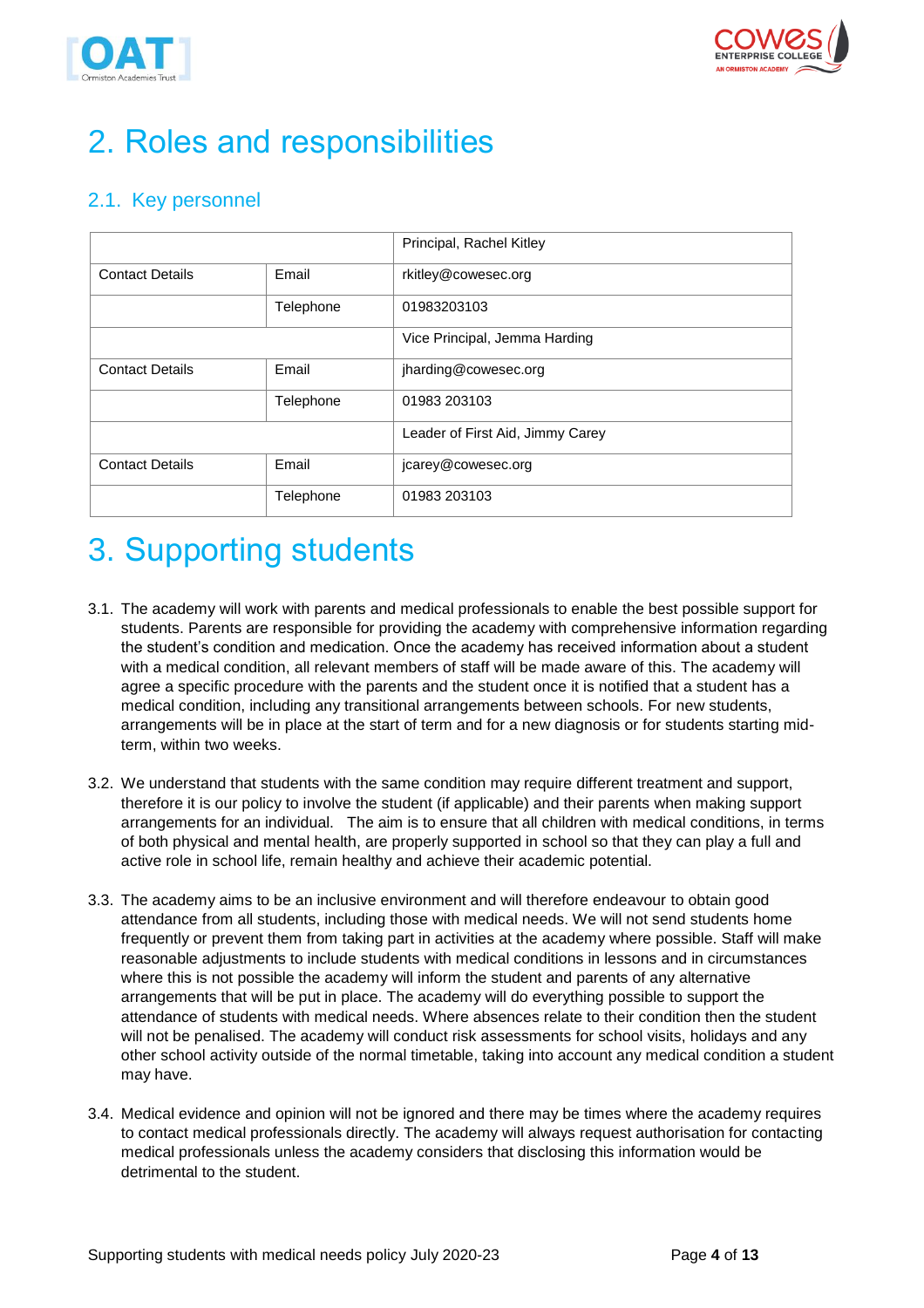



### <span id="page-4-0"></span>3.5. Long term or complex medical conditions

3.5.1. For each student with long term or complex medical needs the academy will ensure that an Individual Health and Care Plan (IHCP) is drawn up (insert name and role of staff member responsible for this) (template attached to this policy), in conjunction with the appropriate health professionals. This may involve a meeting with the parents and student to discuss arrangements for how the academy can support the student whilst in education.

### <span id="page-4-1"></span>3.6. Individual Health and Care Plan (IHCP)

- 3.6.1. IHCPs will be easily accessible whilst preserving confidentiality. The IHCP will be monitored and reviewed at least annually or when a student's medical circumstances change, whichever is sooner.
- 3.6.2. Where a student has a Statement of Special Educational Needs or an Education, Health and Care Plan (EHCP), the IHCP will be linked to it or become part of it.
- 3.6.3. Where a student is returning from a period of hospital education or alternative provision or home tuition, we will work with the LA and education provider to ensure that the IHCP identifies the support the student needs to reintegrate.

### <span id="page-4-2"></span>3.7. Training

- 3.7.1. The Principal will ensure that members of staff receive training on the Supporting Students with Medical Conditions Policy as part of their new starter induction and will receive regular and ongoing training as part of their development.
- 3.7.2. All staff will receive (annual/termly) training on identification of signs and symptoms of illness (with special attention given to the illnesses that have been identified to the academy for that academic year) and where to accompany the student to in these cases (insert location of sick room/school office/nurse's office). Staff must always ensure that a student is accompanies to the (sick room/school office/nurse office) lest they should need additional support on the way due to fainting or vomiting etc.
- 3.7.3. If a student has a specific medical need that requires one or more staff members to undertake additional training this will be identified on their IHCP.
- 3.7.4. The academy will keep a list of all training undertaken and a list of staff members qualified to undertake responsibilities under this policy (insert details of cover arrangements in case of staff absence or staff turnover to ensure someone is always available. Also, include the procedure for briefing supply teachers).

### <span id="page-4-3"></span>3.8. Emergencies

- 3.8.1. Medical emergencies will be dealt with under the academy's emergency procedures (insert where these procedures can be found) unless an IHCP is in place and this amends the emergency procedures for a student.
- 3.8.2. If a student needs to be taken to hospital, a member of staff will remain with the student until a parent or known carer arrives.
- 3.8.3. All staff will be made aware of the procedures to be followed in the event of an emergency. Students will be informed in general terms of what to do in an emergency i.e. telling a member of staff.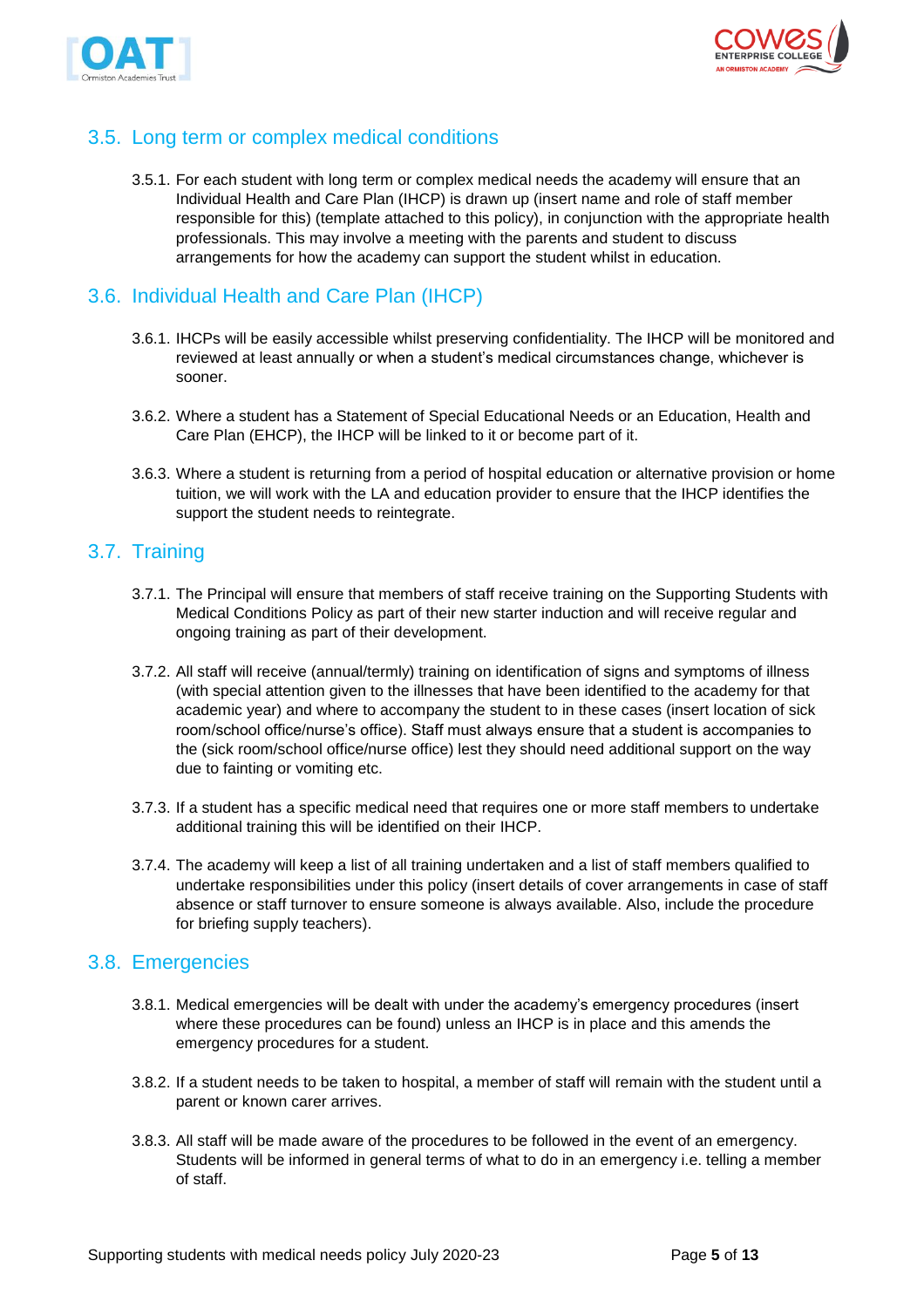



### <span id="page-5-0"></span>3.9. Defibrillators

- 3.9.1. The academy has a Cardiac Science, PowerHeart AED GB automated external defibrillator (AED).
- 3.9.2. The AED is stored outside of the Academy on the wall to the right of the main entrance in a locked, alarmed cabinet.
- 3.9.3. All staff members and pupils are aware of the AED's location and what to do in an emergency.
- 3.9.4. No training is needed to use the AED, as voice and/or visual prompts guide the rescuer through the entire process from when the device is first switched on or opened; however, staff members are trained in cardiopulmonary resuscitation (CPR), as this is an essential part of first-aid and AED use.

#### <span id="page-5-1"></span>3.10. Insurance

- 3.10.1. Staff members who undertake responsibilities within this policy are covered by the academy's insurance.
- 3.10.2. Full written insurance policy documents are available to be viewed by members of staff who are providing support to students with medical conditions. Those who wish to see the documents should contact the principal.

## <span id="page-5-2"></span>4. Process for administering medication

### <span id="page-5-3"></span>4.1. Medication administration within the academy

- 4.1.1. Where possible, it is preferable for medicines to be prescribed in frequencies that allow the student to take them outside of academy hours. If this is not possible, the following policy will apply.
- 4.1.2. Each item of medication must be delivered to the principal or authorised person (listed in this policy) by the parent / carer. Medications provided by other individuals, and passing medication to another student will not be permitted on academy premises and if found will be dealt with under the **Behaviour Policy** and **Drug, Alcohol and Tobacco Policy**.
- 4.1.3. Medication must be provided in a secure and labelled container as originally dispensed. Medication will only be accepted if the academy has received a completed medication administration form (available from the academy or attached to this policy) and each item of medication must be clearly labelled with the following information:
- Student's Name
- Name of medication
- Dosage (how much and for how long)
- **Example 1** Frequency of administration
- Date of dispensing
- Storage requirements (if important)
- Expiry date
- **EXED Amount of medication provided please note that the academy will only accept a maximum of four** weeks supply or until the end of the current term, whichever is sooner

#### *Medicines which do not meet these criteria will not be administered.*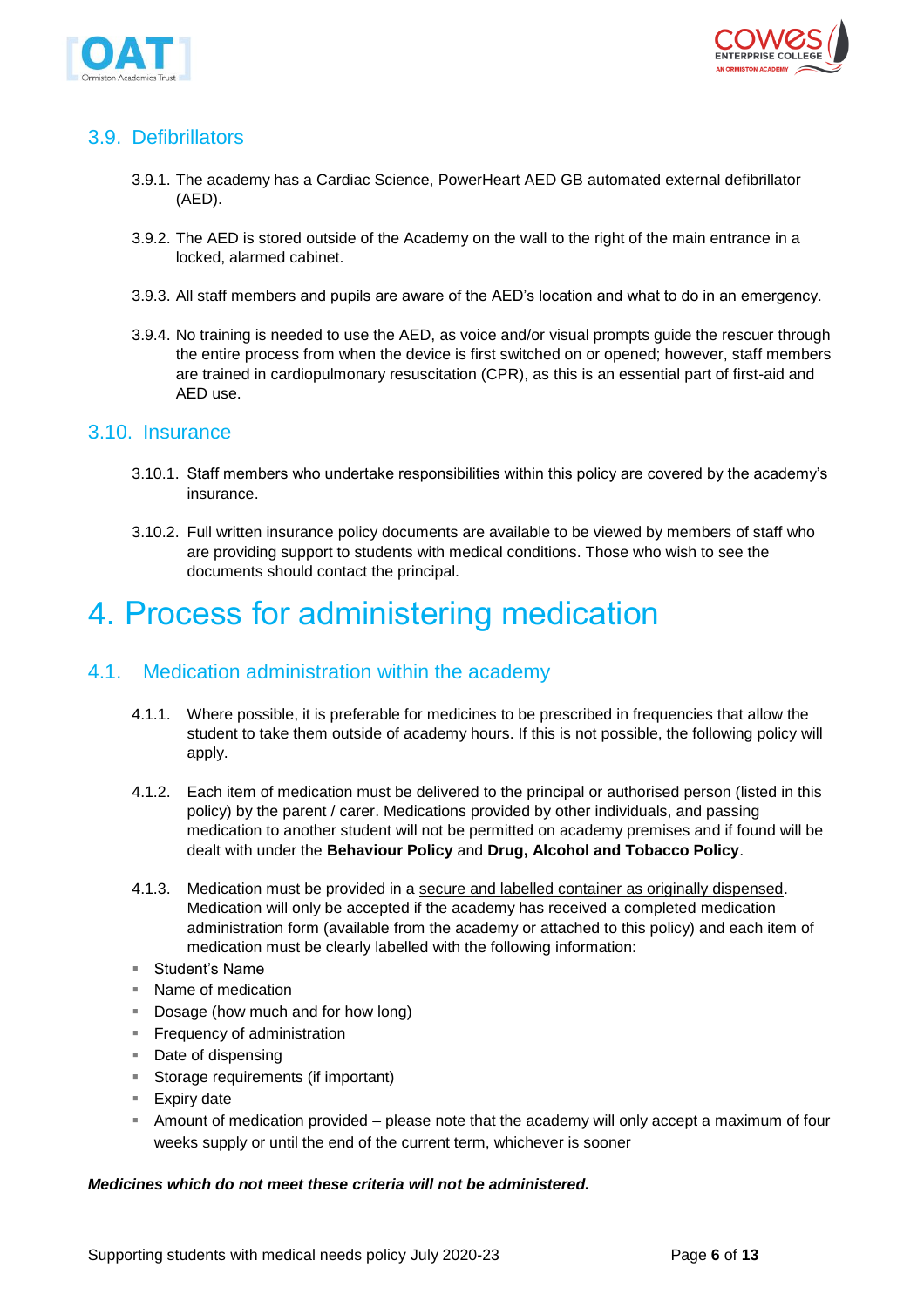



- 4.1.4. It is the responsibility of the parents to renew medication when supplies are running low, to ensure that the medication supplied is within its expiry date and to notify the academy in writing if the student's need for medication has ceased.
- 4.1.5. The academy may request additional information (such as doctor's note or prescription slip) prior to administering medication. This will only be done in rare situations where the academy believes that this is a reasonable request. Renewed authorisation or additional information may also be requested where medication is taken for a prolonged period without diagnosis, this will ensure that the correct medication and dosage are still being administered by the academy.
- 4.1.6. The academy will not make changes to dosages on parental instructions alone. For prescription medication, a doctor's note or new prescription slip will be required and for nonprescribed medication any alteration must be within the recommended guide appropriate for the type of medication.

### <span id="page-6-0"></span>4.2. Medication administration outside of the academy

- 4.2.1. Where the student travels on academy transport with an escort, parents should ensure the escort has written instructions relating to any medication sent with the student, including medication for administration during respite care.
- 4.2.2. The academy will make every effort to continue the administration of medication to a student whilst on trips away from the academy premises, even if additional arrangements might be required. However, there may be occasions when it may not be possible to include a student on a trip if appropriate supervision cannot be guaranteed, or alternative arrangements would not be reasonable for the academy to provide.
- 4.2.3. If the student is on a trip when medication is required, the student or an authorised member of staff will carry the medication. Parents and students will be informed of the process for taking medication whilst on the trip in advance.

### <span id="page-6-1"></span>4.3. Administering the medication

- 4.3.1. Students will never be prevented from accessing their medication; however, medications will only be administered at the academy if it would be detrimental to the student not to do so.
- 4.3.2. Staff members may refuse to administer medication. If a class teacher refuses to administer medication, the principal will delegate the responsibility to another staff member.
- 4.3.3. If a controlled drug is required to be administered, this will only be done so by a qualified staff member who is fully trained in administering a particular type of drug. Students will attend
- 4.3.4. For students who are required to take regular medication, controlled or otherwise. They will be required to attend the first aid room at the time stated on their medication administration form. For irregular medication such as IBS relief medication, teaching staff are required to 'first aid on call' for a member of the first aid team to collect the student.
- 4.3.5. Where it is appropriate to do so, students will be allowed to administer their own medication for example a Ventolin inhaler may be carried by the student. Parents will be asked to confirm in writing if they wish their child to carry their medication with them in the academy. This would be assessed by the academy depending on the type of medication (and potential consequences if mis-administered) and the competency of the child to self-administer.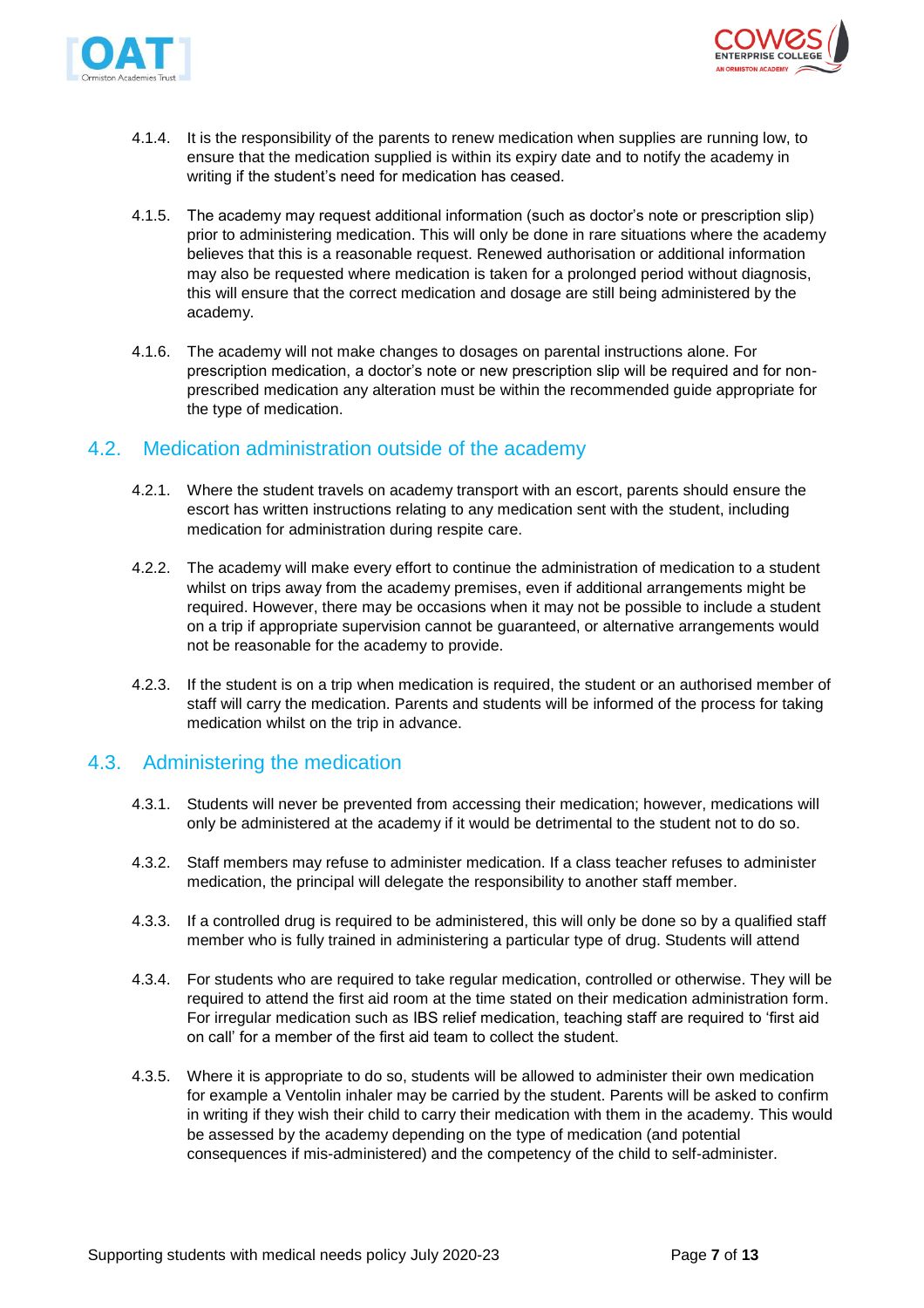



- 4.3.6. In some cases, it may be a child is given permission to self-administer the medication under supervision from a staff member to safeguard against accidental overdose. In these cases, the medication will be appropriately stored by the academy who will allow the student access as needed.
- 4.3.7. If a student refuses to take medicines, staff will not force them to do so, and will inform the parents of the refusal, as a matter of urgency, on the same day. If a refusal to take medicines results in an emergency, the academy's emergency procedures will be followed. Any refusal to take medication will be recorded.
- 4.3.8. If a student does not take the medication expected to be taken on a day or for a period, then the reason for this will be recorded. Reasons could include: student absence; parents collecting the student to administer medication themselves; student not turning up for medication where this is the arrangement.
- 4.3.9. The academy cannot be held responsible for side effects which occur from any medication taken. Any side effects suffered by the student will be noted and the academy first aid or emergency procedures will be implemented when necessary.

### <span id="page-7-0"></span>4.4. Storage of medication

- 4.4.1. Medication will be kept in a secure place, out of the reach of students. Unless otherwise indicated all medication to be administered in the academy will be kept in a locked medicine cabinet.
- 4.4.2. Students will be informed of where their medicines are always and can access them immediately (accompanied by authorised academy staff). Where relevant, the Student will be aware of who holds the key to the medicine cabinet. Medicines and devices such as asthma inhalers, blood glucose testing meters and adrenaline pens will be always readily available to students and not locked away.
- 4.4.3. All medicines are stored in the medicine cupboard in the first aid room (Oasis area).
- 4.4.4. Only authorised academy staff will have access to where medication is stored. No student will be left unaccompanied where medication is accessible.

### <span id="page-7-1"></span>4.5. Disposal of medication

- 4.5.1. Academy staff will not dispose of any medicines
- 4.5.2. Medicines which are in use and in date should be collected by the parent / carer at the end of each term. Date expired medicines, those no longer required for treatment or when too much medicine has been provided will be returned immediately to the parent for transfer to a community pharmacist for safe disposal.

### <span id="page-7-2"></span>4.6. Record keeping

- 4.6.1. The academy will keep records of:
- The medication stored
- The quantity
- When the medication has been taken
- **EXE** Reasons for medication not being administered when medication was expected to be taken
- Any medication returned to parents / carers and the reason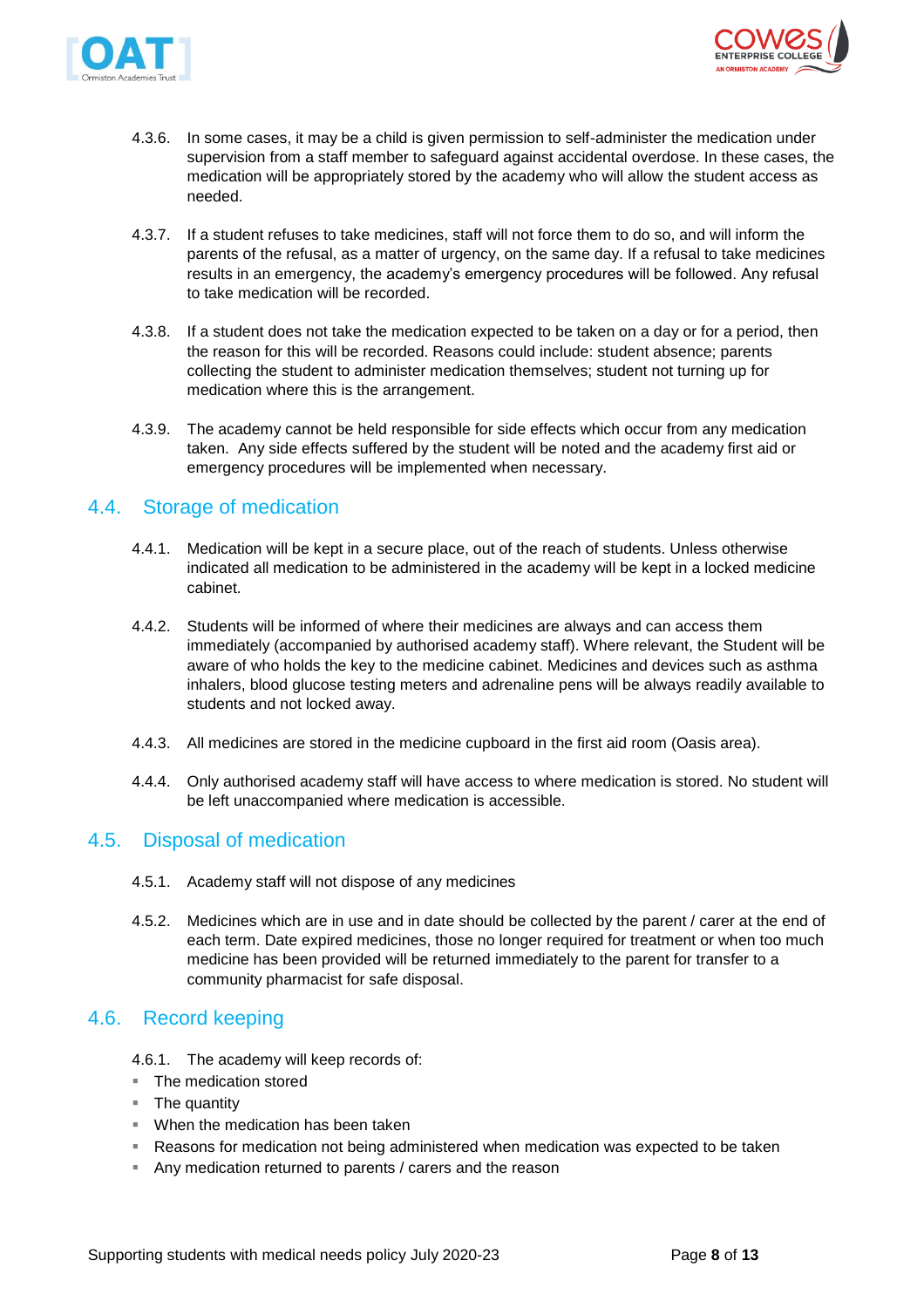



4.6.2. Medication records will be made available for parents on request.

### <span id="page-8-0"></span>4.7. Training

- 4.7.1. The academy will ensure that staff members who volunteer to assist in the administration of medication will receive appropriate training / guidance through arrangements made with the School Health Service.
- 4.7.2. No staff member may administer prescription medicines, administer drugs by injection or undertake any healthcare procedures without undergoing training specific to the responsibility.
- 4.7.3. The academy will keep a list of all training undertaken and a list of staff members qualified to undertake responsibilities under this policy.
- 4.7.4. The member of staff must always properly read the labels of the medication provided and check the details against the medication information provided by the parent.

### <span id="page-8-1"></span>4.8. Unacceptable Practice

- 4.8.1. The academy will never:
	- 4.8.1.1. Assume that students with the same condition require the same treatment.
	- 4.8.1.2. Prevent students from easily accessing their inhalers and medication.
	- 4.8.1.3. Ignore the views of the pupil and/or their parents/carers.
	- 4.8.1.4. Ignore medical evidence or opinion.
	- 4.8.1.5. Send students home frequently for reasons associated with their medical condition, or prevent them from taking part in activities at school, including lunch times, unless this is specified in their IHC plan.
	- 4.8.1.6. Send an unwell student to the medical room or school office alone or with an unsuitable escort.
	- 4.8.1.7. Penalise students with medical conditions for their attendance record, where the absences relate to their condition.
	- 4.8.1.8. Make parents/carers feel obliged or forced to attend school to administer medication or provide medical support, including for toilet issues. The school will ensure that no parent/carer is made to feel that they must give up working because the school is failing to support their child's needs.
	- 4.8.1.9. Refuse to allow pupils to eat, drink or use the toilet when they need to to manage their condition.

## <span id="page-8-2"></span>5. Home Remedies

5.1. Home Remedies Procedure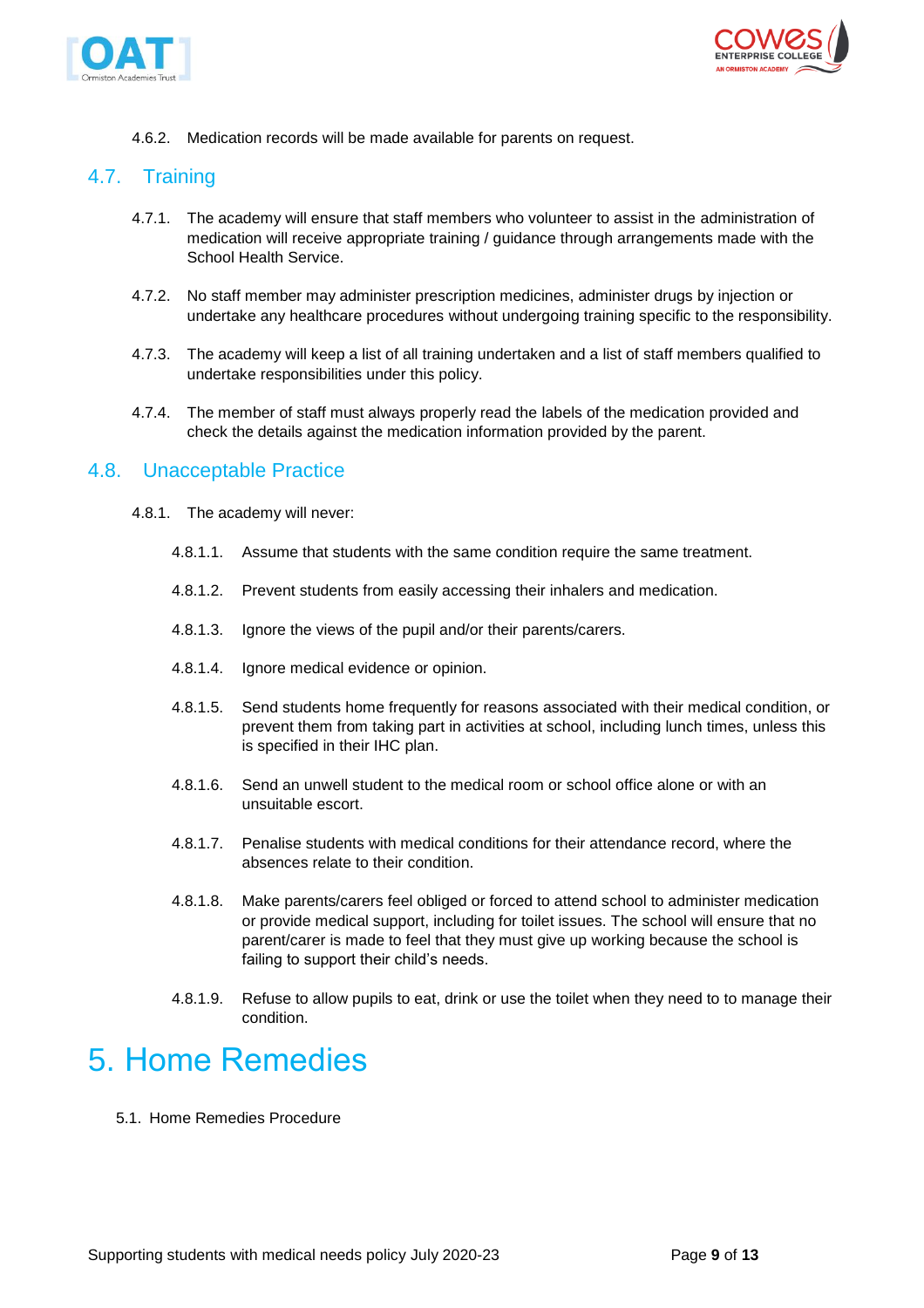



- 5.2. A Medication Administration Form must be completed for staff to administer any medicine. This is used in connection with the individual administration logs which detail when medicines have been given and by which staff.
- 5.3. Under exceptional circumstances i.e. a school trip where a student would suffer unnecessary pain/discomfort without access to home remedy medicine, staff can administer home remedy medicine without a Medication Administration Form – parental permission must be sough prior to any medicine being administered, a full record must be kept. The online recording form can be used – or a paper record kept.

[https://forms.office.com/Pages/ResponsePage.aspx?id=pq1Y2JYtxUSTF6ux-](https://forms.office.com/Pages/ResponsePage.aspx?id=pq1Y2JYtxUSTF6ux-XHhc9kTAATp7V1Ds361gjcpuMxURUcxUDk5NEZZTFhERlJYV1hXMVRNTjVWWC4u)[XHhc9kTAATp7V1Ds361gjcpuMxURUcxUDk5NEZZTFhERlJYV1hXMVRNTjVWWC4u](https://forms.office.com/Pages/ResponsePage.aspx?id=pq1Y2JYtxUSTF6ux-XHhc9kTAATp7V1Ds361gjcpuMxURUcxUDk5NEZZTFhERlJYV1hXMVRNTjVWWC4u)

- 5.4. For students who require home remedy medicine for a short period i.e. following a dental appointment or injury, we would ask for only the small amount of medicine that would be required. And it is preferred that these are given at specific times agreed with parents.
- 5.5. Students who require frequent home remedy medicine i.e. suffer from hypermobility, migraines or menstrual cramps, can have a larger quantity of home remedy medicine stored within the Academy.
- 5.6. Parents must be notified at what time a student has had un-scheduled home remedy medicine in school. This is to reduce the risk of an overdose, if the student were to be given medicine when they got home. Parents are also responsible for informing the academy if a student has had medicine in the morning, prior to coming into school.
- 5.7. We discourage students to self-administer or hold medicines on their person in school due to the risk of medicines being shared.
- 5.8. All medicines (excluding rescue medicines) must be stored in a lockable cupboard.
- 5.9. A log is kept detailing all medicines stored within the academy. This log is continuously monitored to ensure any medicines close to their expiry date are removed/replaced.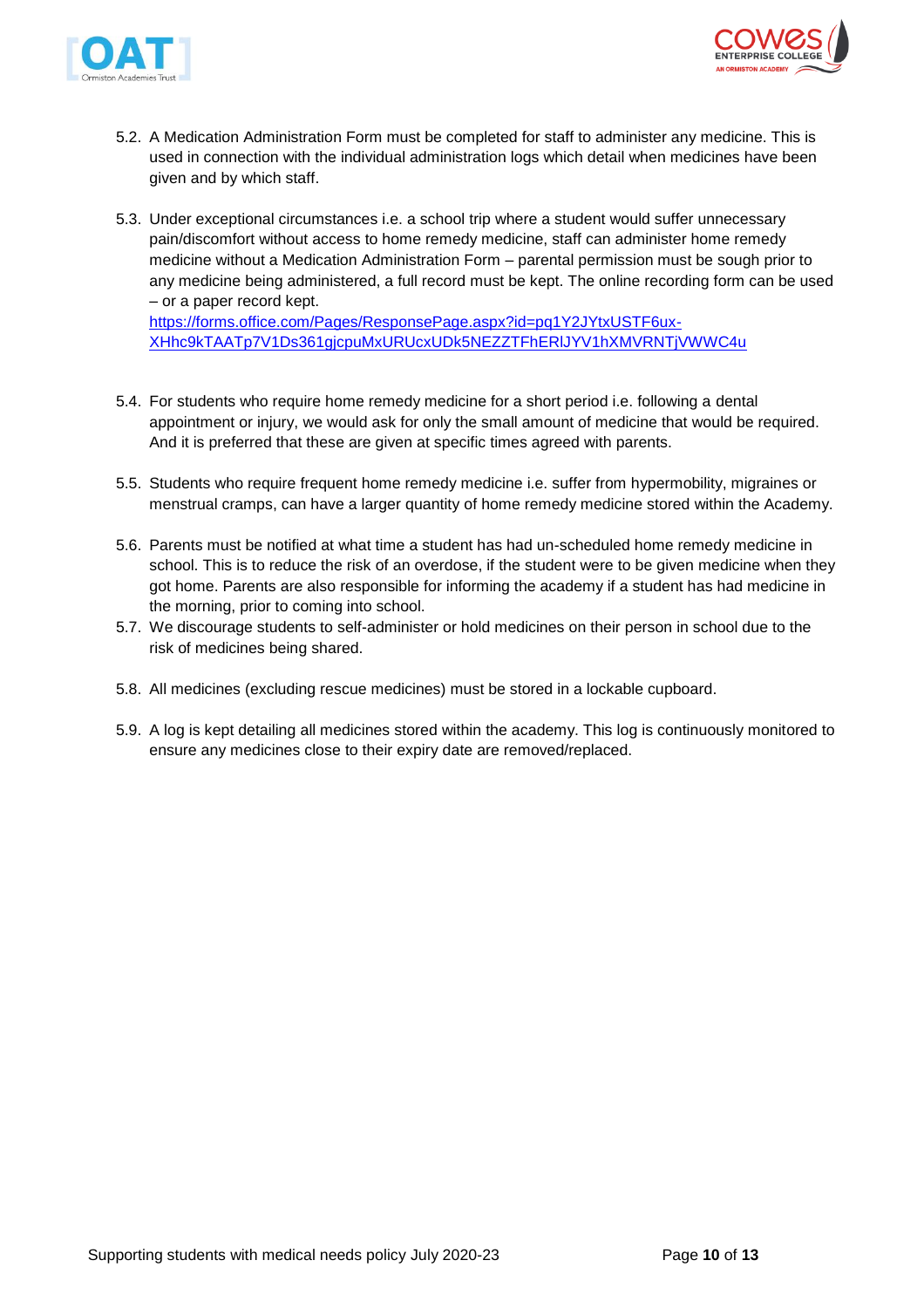



# <span id="page-10-0"></span>Appendix 1

### <span id="page-10-1"></span>Medication Administration Form

#### *The academy will not administer medication unless you complete and sign this form*

| <b>Name of student:</b>                               |                           | Group / class / form:                                                                          |                          |                       |
|-------------------------------------------------------|---------------------------|------------------------------------------------------------------------------------------------|--------------------------|-----------------------|
|                                                       |                           |                                                                                                |                          |                       |
| Date of birth:                                        |                           | Date form submitted:                                                                           |                          |                       |
| Name of parent:                                       |                           | Parents signature / consent:                                                                   |                          |                       |
|                                                       |                           |                                                                                                |                          |                       |
| <b>Medical condition / illness:</b>                   |                           |                                                                                                |                          |                       |
| and signed                                            |                           | Medicine/s: Please continue on another sheet if you require more space - this must be attached |                          |                       |
| Name and type of<br>medicine                          | <b>Amount</b><br>provided | Dosage, method and<br>timing                                                                   | <b>Date</b><br>dispensed | <b>Expiry</b><br>date |
|                                                       |                           |                                                                                                |                          |                       |
|                                                       |                           |                                                                                                |                          |                       |
|                                                       |                           |                                                                                                |                          |                       |
| <b>Special precautions / other instructions:</b>      |                           |                                                                                                |                          |                       |
|                                                       |                           | Are there any side effects to the medication/s that the academy needs to know about?           |                          |                       |
|                                                       |                           |                                                                                                |                          |                       |
| Self-administration: (delete as appropriate) Yes / No |                           |                                                                                                |                          |                       |
|                                                       |                           |                                                                                                |                          |                       |
| To be completed by the academy:                       |                           |                                                                                                |                          |                       |
| Medication start date:                                |                           |                                                                                                |                          |                       |
| Medication end date:                                  |                           |                                                                                                |                          |                       |
| Review to be initiated by:                            |                           |                                                                                                |                          |                       |
| Agreed review date:                                   |                           |                                                                                                |                          |                       |
|                                                       |                           |                                                                                                |                          |                       |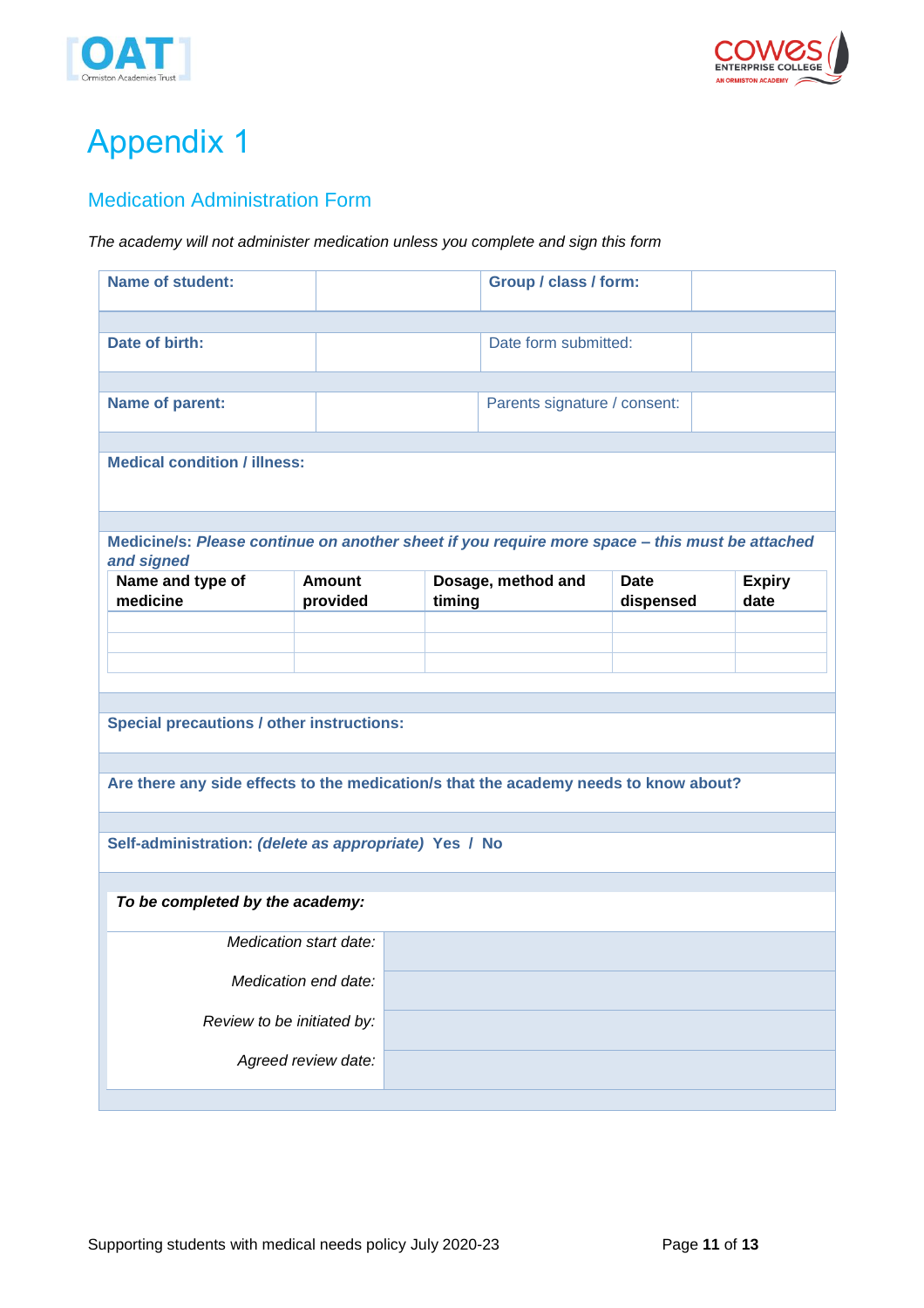



# <span id="page-11-0"></span>Appendix 2

### <span id="page-11-1"></span>Individual Health Care Plan

*To be completed for each student with long term or complex medication and that the Medical Administration Form is attached*

| <b>Name of student:</b>                                                                                                                                                                                                              | Date of birth:                                                             |  |                           |
|--------------------------------------------------------------------------------------------------------------------------------------------------------------------------------------------------------------------------------------|----------------------------------------------------------------------------|--|---------------------------|
|                                                                                                                                                                                                                                      |                                                                            |  |                           |
| Group / class / form / teacher:                                                                                                                                                                                                      | Student address:                                                           |  |                           |
|                                                                                                                                                                                                                                      |                                                                            |  |                           |
| Date plan drawn up:                                                                                                                                                                                                                  | Date to be reviewed:<br>(no more than 12<br>months from date<br>drawn up): |  |                           |
|                                                                                                                                                                                                                                      |                                                                            |  |                           |
| Contact information: Please complete with the details of two primary contacts for student                                                                                                                                            |                                                                            |  |                           |
| <b>Name</b>                                                                                                                                                                                                                          |                                                                            |  |                           |
| <b>Address</b>                                                                                                                                                                                                                       |                                                                            |  |                           |
| Daytime number                                                                                                                                                                                                                       |                                                                            |  |                           |
| <b>Evening number</b>                                                                                                                                                                                                                |                                                                            |  |                           |
| Relationship                                                                                                                                                                                                                         |                                                                            |  |                           |
|                                                                                                                                                                                                                                      |                                                                            |  |                           |
| Medical contact information: Please complete with the details of medical contacts                                                                                                                                                    |                                                                            |  |                           |
| Contact                                                                                                                                                                                                                              | <b>GP</b>                                                                  |  | Clinic / hospital contact |
| <b>Name</b>                                                                                                                                                                                                                          |                                                                            |  |                           |
| <b>Address</b>                                                                                                                                                                                                                       |                                                                            |  |                           |
| Phone number                                                                                                                                                                                                                         |                                                                            |  |                           |
|                                                                                                                                                                                                                                      |                                                                            |  |                           |
|                                                                                                                                                                                                                                      |                                                                            |  |                           |
| Medical condition / illness and resulting needs, including medication: Describe medical needs and<br>give details of student's symptoms, triggers, signs, treatments, facilities, equipment or devices,<br>environmental issues etc. |                                                                            |  |                           |
|                                                                                                                                                                                                                                      |                                                                            |  |                           |

**Daily care requirements:** *i.e. sport / lunchtime / arrangements for academy trips etc. Note down s***eparate arrangements or procedures required for school trips or other school activities outside of the normal school timetable that will ensure the child can participate, e.g. separate risk assessment if necessary**